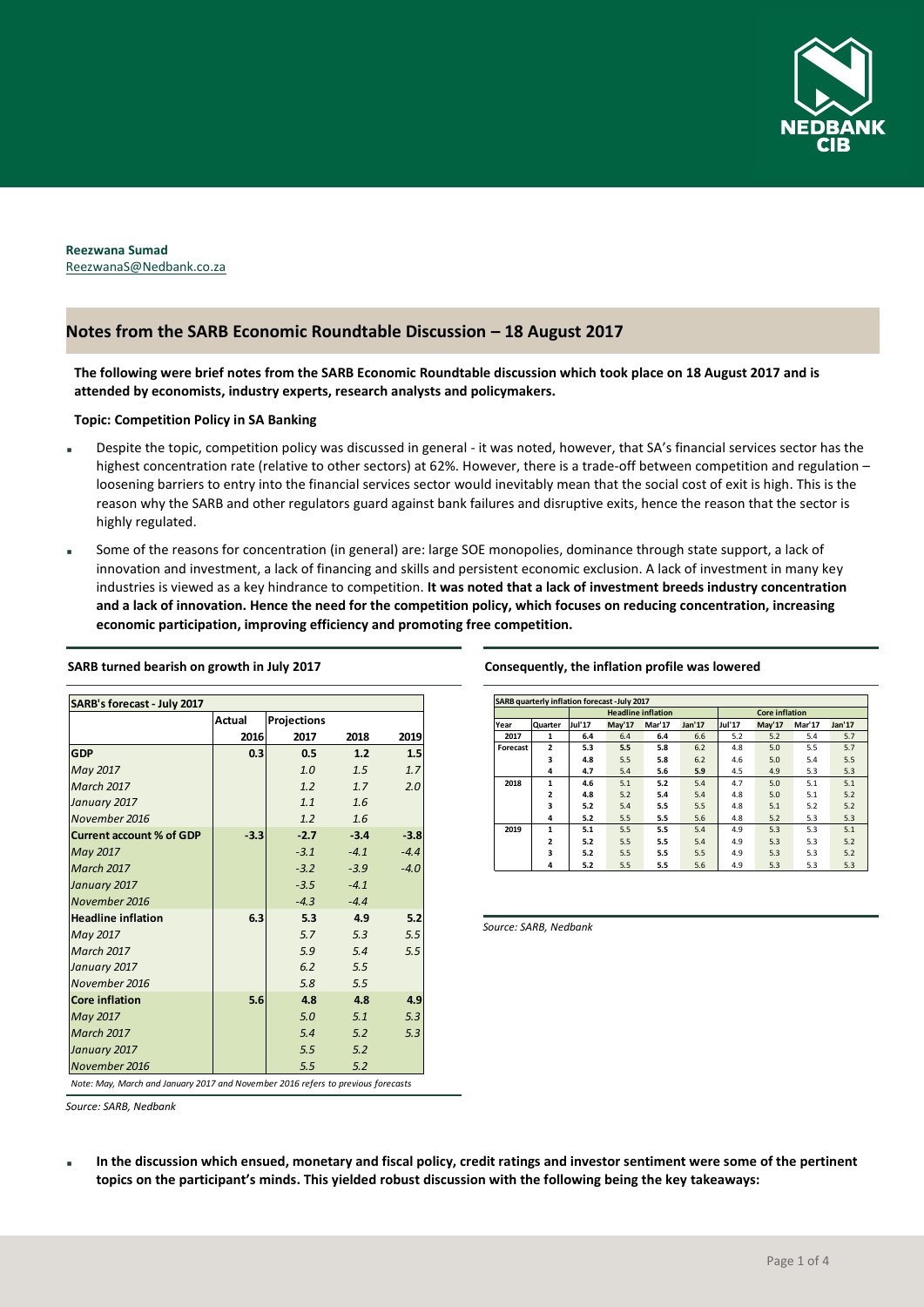

#### **In our opinion, keep a close eye on the SARB assumptions:**

- **On monetary policy, there seemed to be a broad consensus that we are in a loosening cycle, but with some risks attached.** The rand remains the key risk to the outlook, along with bond yields that have thus far reflected much complacency among international investors.
- The last eight months have seen political risks rise. This culminated into a cabinet reshuffle, credit ratings downgrades and a deteriorating growth outlook. Despite these risks, the rand has remained fairly strong, with the USDZAR appreciating by 4.3% for the YTD. The concern among participants was that the market is moving in contrast to the macro-economic fundamentals, as a result of the global risk-on sentiment towards EMs overshadowing that of the local fundamentals. Rising uncertainty as a result of the political backdrop does raise the risk of further downgrades. However, if SA averts a downgrade in the short-term, the key reason underpinning such an eventuality may be SA's institutional strength, which is cited by the rating agencies as one of only a handful of strengths in the assessment of SA's credit risk.
- The previous hiking cycle comprised of 200bps of hikes in three years. What then would the current loosening cycle look like in terms of depth and length? This is highly dependent on the SARB forecasts, because monetary policy decisions are indeed datadependent. In July 2017, the MPC forecasts and assumptions did take a bearish tilt, with the real GDP, potential GDP, headline CPI and core CPI projections all lowered. This was due to sharply lower administered price inflation projected, together with lower oil and commodity prices. **Any further downward revision to these forecasts at the September or November 2017 meetings will probably necessitate a downward revision to Nedbank CIB's repo forecast. We currently expect two to three rate cuts of 25bps each before 1H18. Hence we will be watching these assumptions closely for any changes.**

#### **Will fiscal consolidation remain in place at the MTBPS?**

**Downward bias seems to entrench National Treasury's GDP forecast**



*Source: National Treasury, Nedbank*

**…While debt forecasts are tilted to the upside, threatening fiscal consolidation**



*Source: National Treasury, Nedbank*

- Concerns were raised over fiscal policy, given the upcoming MTBPS speech in October 2017, which the ratings agencies will keep a close eye on. The current path of fiscal consolidation is highly dependent on the expenditure target being met. The expenditure ceiling was implemented in 2012 and premised on a growth forecast of 3.5%, hence only a 3.5% potential growth rate (or a closeenough growth rate) would sustain the expenditure ceiling. We are currently in a recessionary environment in which even our long-term potential growth rate has been revised well below that level (1.1-1.3% - SARB). This may mean that the expenditure ceiling is unrealistic or unobtainable, unless we see significant expenditure cuts (which are politically unfavourable, particularly as we near an election in 2019). Also, significant expenditure cuts tend to reinforce lower growth. This is why we believe that the Minister of Finance, Malusi Gigaba, is tasked with the most difficult budget yet in recent times – while the expenditure ceiling needs to be calibrated on a lower potential growth rate, this could mean the end to the Treasury's commitment to fiscal consolidation and will likely yield a downgrade.
- For fiscal consolidation to work in its entirety, a country needs complete political commitment to propel austerity. This means that the Finance Minister requires full support from the Cabinet and the NEC, including President Jacob Zuma himself. We believe that this has not been the case since the start of fiscal consolidation. **We believe that fiscal consolidation has at best, taken a piece-meal approach in the last four years which has seen SA's gross debt to GDP rise from 43.7% in 2013/14 to the projected 52.9% by 2018/19 and revenue under-collection of (a cumulative) R47 billion in the same period.**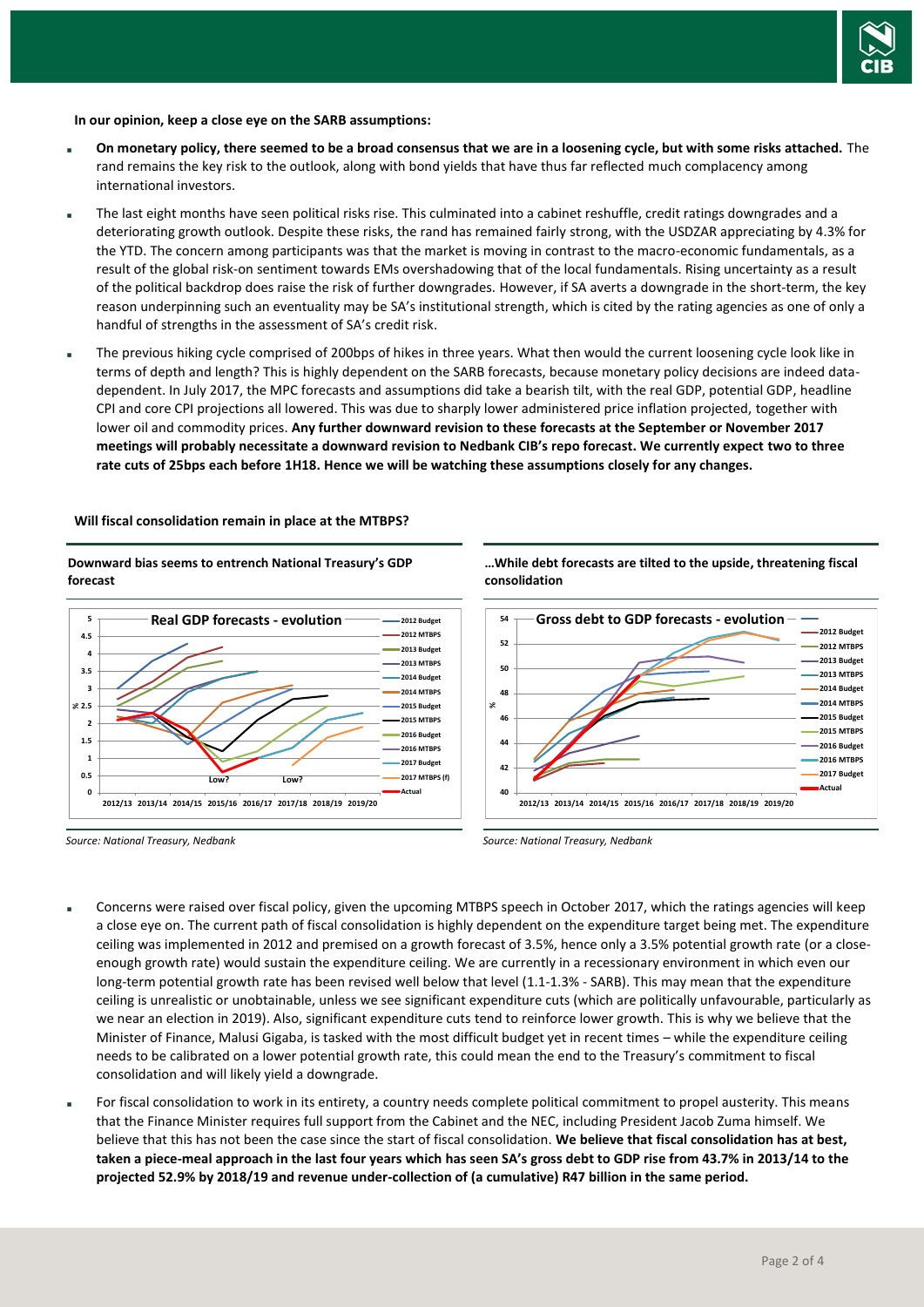

#### **What about foreign investor complacency?**



## **SAGBs underperform relative to EM peers**





*Source: Datastream, Nedbank*

*Source: Datastream, Nedbank*

- In contrast to the above fundamentals, widespread investor complacency is evident. Foreign investors have indicated that many EMs have already experienced ratings downgrades since the 2008 recession, hence there has been a broad-based decline in the ratings quality in the EM universe. Despite this, foreign investors are of the view that SA remains an attractive investment destination because of its attractive real yield. Hence we may see continued investment and flows, even if SA is removed from the Citi World Government Bond Index (Citi WGBI).
- On the other hand, it was debated that had there not been sub-investment grade downgrades, SA's financial markets would have maintained its outperformance relative to its peers. The indices illustrate the relative performance of SA vs EM in the bond and FX markets. South Africa has underperformed its peers since Finance Minister Pravin Gordhan was recalled overshadowing the risk-on sentiment/reflation/easier global financial conditions that had aided other emerging markets, implying that SA FX and bonds could have been stronger.
- **Overall, a downgrade and exclusion from the WGBI seems as though it is a foregone conclusion among participants. However, global conditions have changed enough that we may be cushioned from any blow from a downgrade in the near-term. In our opinion, the concern thereafter is the domestic problems which will start surfacing when liquidity starts to dry up as global monetary policy tightening accelerates.**



#### **SA's local currency credit rating**

*Source: Ratings agencies, Nedbank*

**SA's foreign currency credit rating**